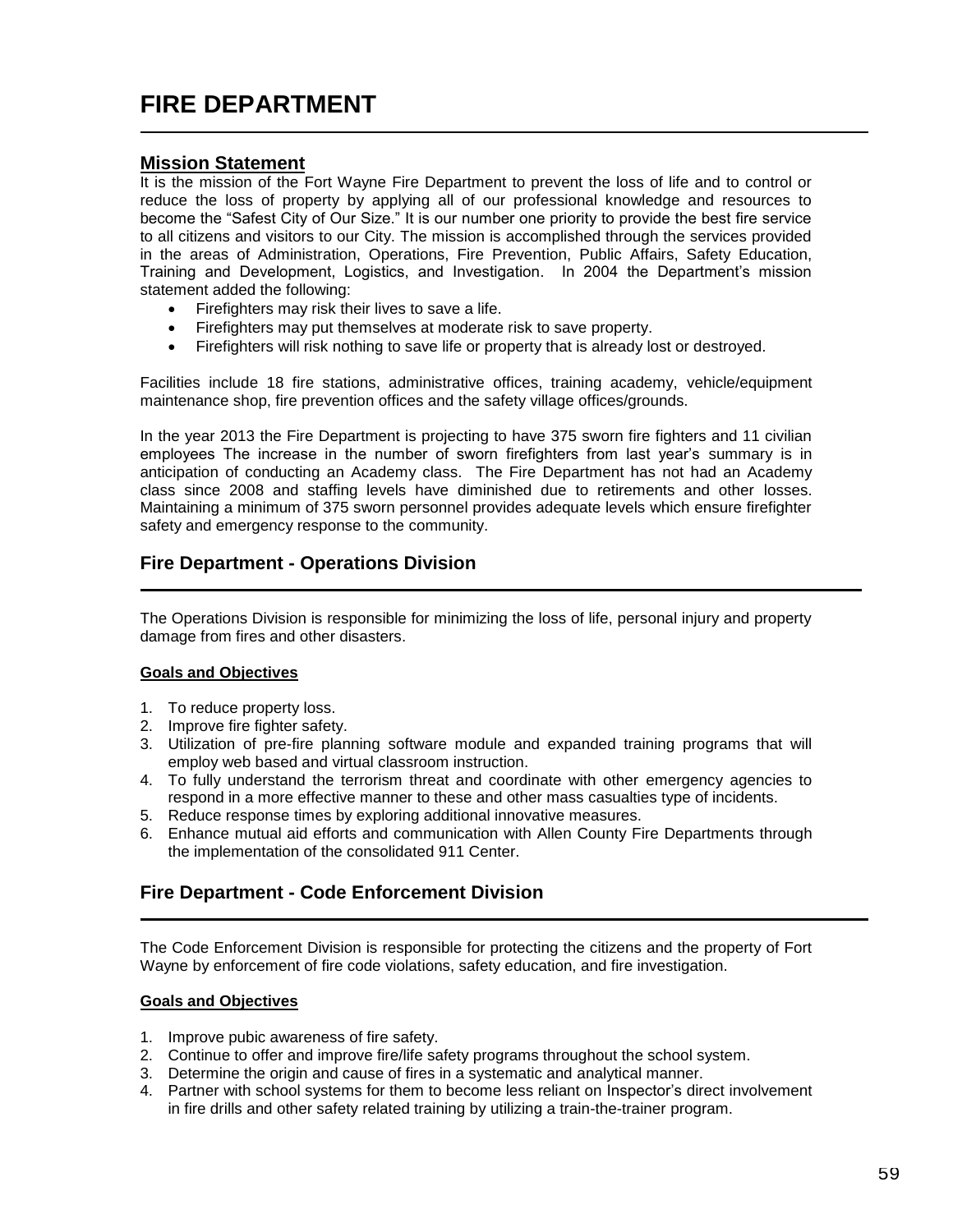- 5. Explore a fair and equitable fee schedule for providing training to private businesses.
- 6. Offer code enforcement related trainings and seminars at Public Safety Academy to stay current with prevention trends and promote partnerships with regional partners.
- 7. Continue to Utilize Firehouse Inspection software module and other software/hardware tools to improve efficiencies and increase productivity.

# **Fire Department - Training Division**

The responsibility of the Training Division is to provide current information and training on technological advancements, hazards and new challenges facing the fire service, as well as teach the basic techniques of fire suppression.

#### **Goals and Objectives**

- 1. To provide training in the areas of fire suppression, first responder medical training, hazardous material handling and basic rescue to recruits.
- 2. Continue to develop monthly lesson evolutions for Operations Division.
- 3. Establish and maintain promotional assessment centers for the ranks of Lieutenant, Captain and Battalion Chief.
- 4. Establish career paths and mentoring programs for officer positions.
- 5. To increase the amount and quality of supervisory training and development including the expansion of the Command Training Center.
- 6. Continue to refine and fully utilize the video/training equipment.
- 7. Contribute to the growth of educational opportunities for Northeast Indiana by working closely with the new Public Safety Academy Director and the District 3 Training Council.

# **Fire Department - Logistics Division**

The Maintenance Division plays a vital role in insuring the safety and dependability of equipment, buildings, and supplies within the Fire Department.

#### **Goals and Objectives**

- 1. Provide top service and maintenance to all equipment and departmental buildings.
- 2. Provide an efficient system for the requesting and distribution of departmental supplies.
- 3. Provide preventative maintenance schedules to maximize life span of station equipment.

### **Fire Statistics**

|                                            | 2004         | 2005          | 2006          | 2007          | 2008          | 2009          | 2010          | 2011          | 2012<br>Annualized |
|--------------------------------------------|--------------|---------------|---------------|---------------|---------------|---------------|---------------|---------------|--------------------|
| <b>EMS Runs</b><br><b>Fire Rescue Runs</b> | 7697<br>7800 | 6474<br>10157 | 6717<br>10269 | 6839<br>11371 | 7142<br>14127 | 6581<br>12113 | 6627<br>12574 | 6794<br>11771 | 7097<br>14667      |
| Total                                      | 15497        | 16631         | 16986         | 18210         | 21269         | 18694         | 19201         | 18565         | 21764              |

**2012**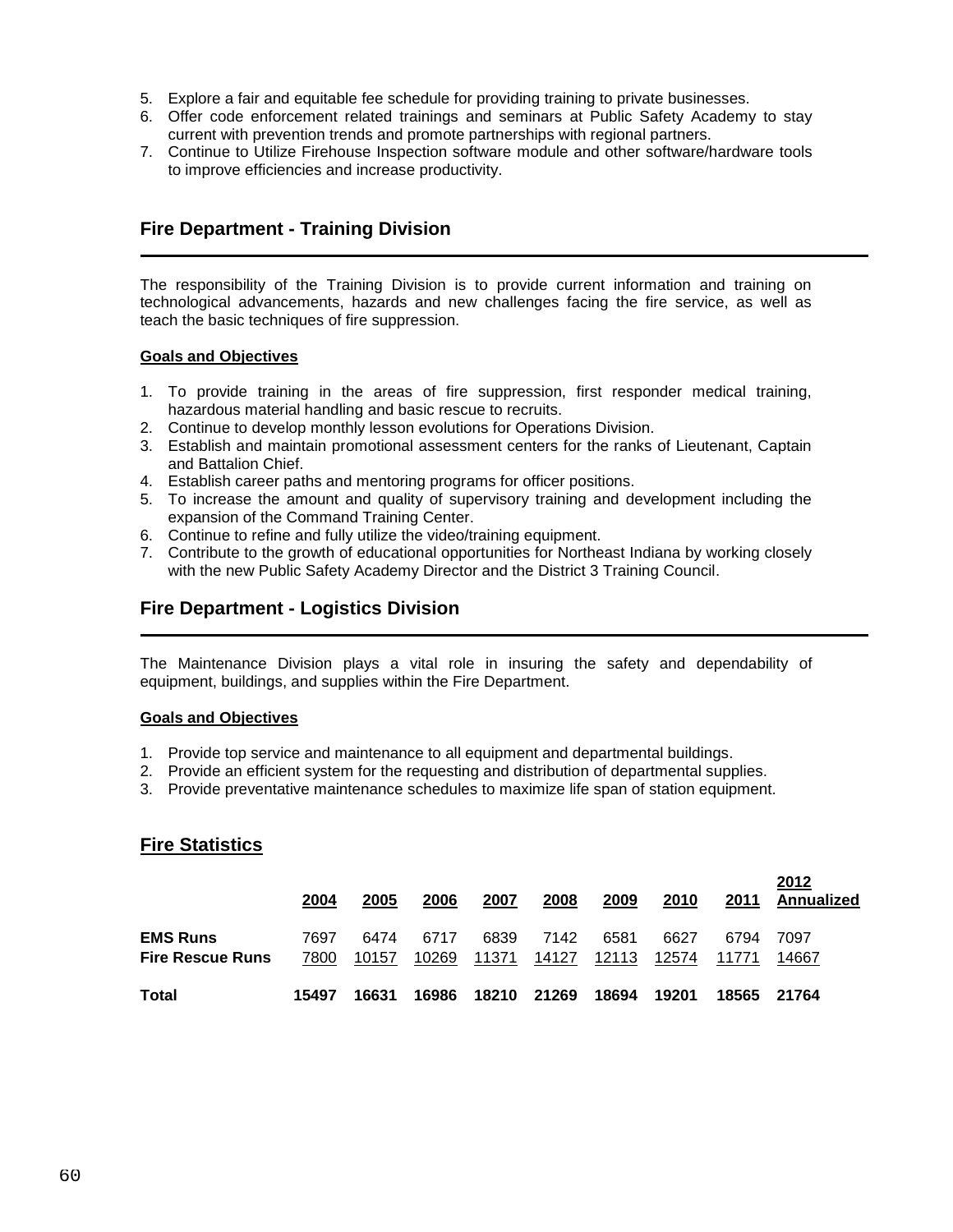|                                     | 2011<br><b>ACTUAL</b> | 2012 ACTUAL<br>THRU 30-Jun-<br>2012 | <b>2012 REVISED</b>         | 2013<br><b>SUBMITTED</b> | \$ INCREASE<br>(DECREASE)<br><b>FROM 2012</b><br><b>REVISED</b> | <b>% CHANGE</b><br><b>FROM 2012</b><br><b>REV TO 2013</b> |
|-------------------------------------|-----------------------|-------------------------------------|-----------------------------|--------------------------|-----------------------------------------------------------------|-----------------------------------------------------------|
| 5111 TOTAL WAGES                    | 21,592,813            |                                     | <b>BUDGET</b><br>21,637,549 | 21,892,982               | 255,433                                                         | 1.18%                                                     |
| 5131 PERF - EMPLOYERS SHARE         | 41,254                |                                     | 49,477                      | 55,056                   | 5,579                                                           |                                                           |
| 5132 FICA                           | 306,684               |                                     | 316,795                     | 323,552                  | 6,757                                                           |                                                           |
| 5133 SAFETY OFFICERS PENS-EMPLYR SH | 4,538,096             |                                     | 4,512,732                   | 4,532,831                | 20,099                                                          |                                                           |
| 5134 LIFE MEDICAL & HEALTH INSURAN  | 3,825,000             |                                     | 4,425,000                   | 4,425,000                |                                                                 |                                                           |
| 5135 EMPLOYEE MEDICAL EXPENSES      | 189,927               |                                     | 173,586                     | 208,586                  | 35,000                                                          |                                                           |
| 5136 UNEMPLOYMENT COMPENSATION      | 19,334                |                                     | 18,466                      | 18,659                   | 193                                                             |                                                           |
| 5137 WORKERS COMP INSURANCE         | 4,022                 |                                     | 368                         | 309                      | (59)                                                            |                                                           |
| 5138 CLOTHING ALLOWANCE             | 483,300               |                                     | 472,500                     | 465,750                  | (6,750)                                                         |                                                           |
| 513A PERF - EMPLOYEES/PD BY CITY    | 14,560                |                                     | 14,843                      | 16,516                   | 1,673                                                           |                                                           |
| 513H HURT ON DUTY                   | 187,362               |                                     | 204,000                     | 240,000                  | 36,000                                                          |                                                           |
| 513R RETIREES HEALTH INSURANCE      | 1,009,800             |                                     | 921,000                     | 1,121,000                | 200,000                                                         |                                                           |
| <b>Total 5100</b>                   | \$32,212,152          | \$16,612,064                        | \$32,746,316                | \$33,300,241             | \$553,925                                                       | 1.69%                                                     |
| 5212 STATIONERY & PRINTED FORMS     | 1,054                 |                                     | 2,618                       | 2,618                    |                                                                 |                                                           |
| 5213 COMPUTER SUPPLIES              | 5,489                 |                                     | 12,991                      | 11,170                   | (1,821)                                                         |                                                           |
| 5219 OTHER OFFICE SUPPLIES          | 13,586                |                                     | 9,275                       | 9,275                    |                                                                 |                                                           |
| 5231 GASOLINE                       | 102,653               |                                     | 99,706                      | 99,706                   |                                                                 |                                                           |
| 5232 DIESEL FUEL / FUEL OIL         | 171,963               |                                     | 135,355                     | 135,355                  |                                                                 |                                                           |
| 5233 OIL                            |                       |                                     | 300                         | 300                      |                                                                 |                                                           |
| 5239 OTHER GARAGE & MOTOR SUPPLIES  | 2,052                 |                                     | 5,400                       | 5,400                    |                                                                 |                                                           |
| 5241 MEDICAL & SURGICAL SUPPLIES    | 12,645                |                                     | 35,615                      | 14,409                   | (21, 206)                                                       |                                                           |
| 5245 LANDSCAPE & GRNHOUSE SUPPLIES  | 109                   |                                     | 1,500                       | 1,500                    |                                                                 |                                                           |
| 5246 HOUSEHOLD & CLEANING SUPPLIES  | 35,086                |                                     | 31,220                      | 27,941                   | (3,279)                                                         |                                                           |
| 5247 INSTRUCTIONAL SUPPLIES         | 8,741                 |                                     | 6,050                       | 6,050                    |                                                                 |                                                           |
| 5261 BLDG REPAIR & MAINT MATERIALS  | 34,097                |                                     | 33,792                      | 33,792                   |                                                                 |                                                           |
| 5262 VEHICLE REPAIR PARTS           | 2,299                 |                                     | 3,325                       | 1,675                    | (1,650)                                                         |                                                           |
| 5263 OTHER EQUIPMENT REPAIR PARTS   | 26,278                |                                     | 40,475                      | 34,404                   | (6,071)                                                         |                                                           |
| 5299 OTHER MATERIALS & SUPPLIES     | 32,069                |                                     | 23,609                      | 80,367                   | 56,758                                                          |                                                           |
| 529C BUNKER GEAR/UNIFORMS           | 38,382                |                                     | 120,615                     | 65,533                   | (55,082)                                                        |                                                           |
| 52MB SUPPLIES/MERIT BOARD           | 143                   |                                     | 1,300                       | 2,150                    | 850                                                             |                                                           |
| Total 5200                          | \$486,646             | \$298,037                           | \$563,146                   | \$531,645                | (\$31,501)                                                      | $-5.59%$                                                  |
| 5314 CONSULTANT SERVICES            | 57,473                |                                     | 8,975                       |                          | (8, 975)                                                        |                                                           |
| 5315 APPRAISALS & INSPECTIONS       | 7,877                 |                                     | 17,455                      | 15,970                   | (1,485)                                                         |                                                           |
| 5317 INSTRUCTIONAL SERVICES         | 4,724                 |                                     | 11,000                      | 7,600                    | (3,400)                                                         |                                                           |
| 531K SEMINAR FEES                   | 20,984                |                                     | 33,910                      | 33,910                   |                                                                 |                                                           |
| 5322 POSTAGE                        | 1,078                 |                                     | 825                         | 825                      |                                                                 |                                                           |
| 5323 TELEPHONE & TELEGRAPH          | 98,089                |                                     |                             |                          |                                                                 |                                                           |
| 5324 TRAVEL EXPENSES                | 13,520                |                                     | 19,095                      | 18,515                   | (580)                                                           |                                                           |
| 5326 MILEAGE                        | 27                    |                                     |                             |                          |                                                                 |                                                           |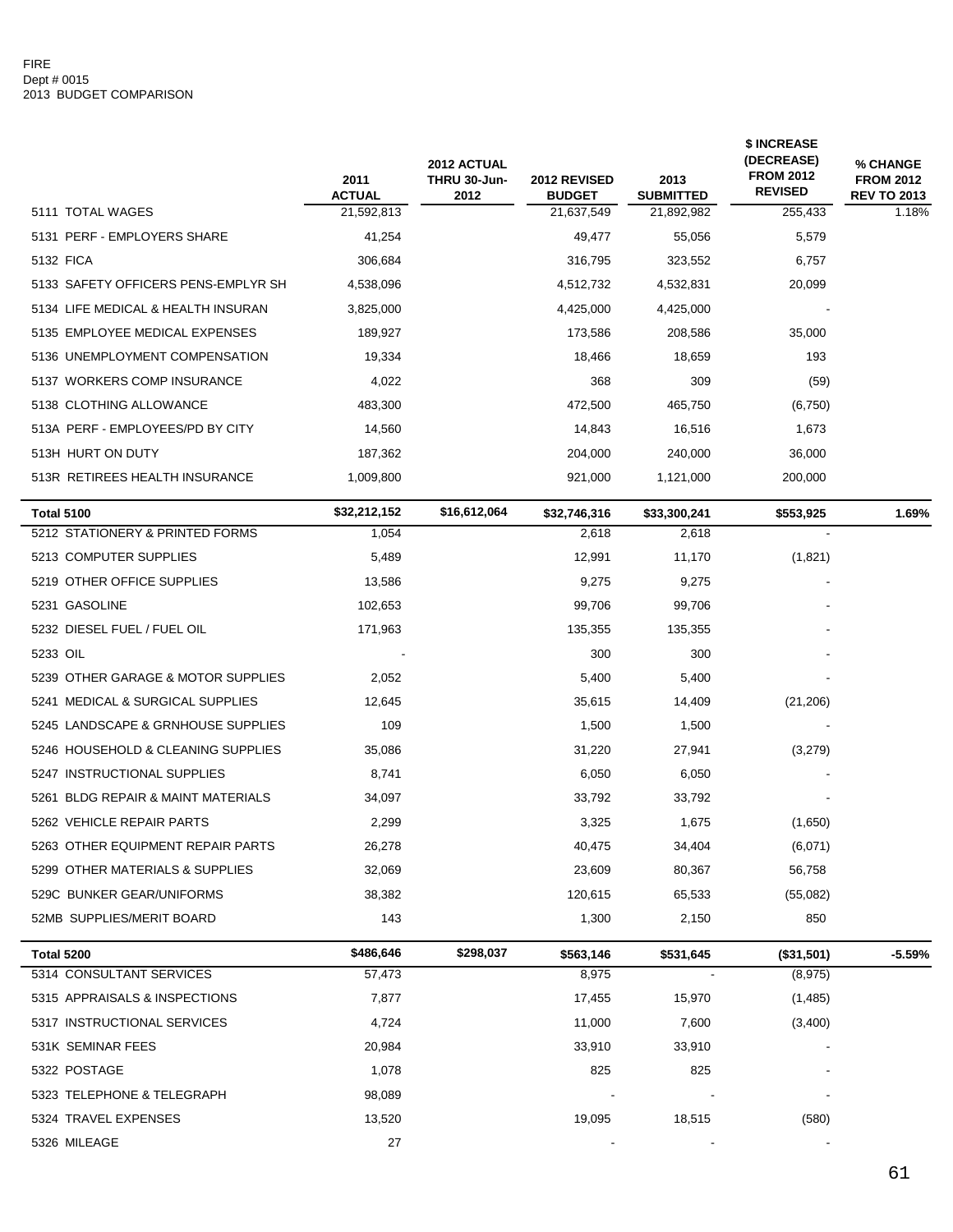|                                     | 2011<br><b>ACTUAL</b> | 2012 ACTUAL<br>THRU 30-Jun-<br>2012 | <b>2012 REVISED</b><br><b>BUDGET</b> | 2013<br><b>SUBMITTED</b> | \$ INCREASE<br>(DECREASE)<br><b>FROM 2012</b><br><b>REVISED</b> | % CHANGE<br><b>FROM 2012</b><br><b>REV TO 2013</b> |
|-------------------------------------|-----------------------|-------------------------------------|--------------------------------------|--------------------------|-----------------------------------------------------------------|----------------------------------------------------|
| 532C CELL PHONE                     | 10,716                |                                     | 10,800                               | 10,800                   |                                                                 |                                                    |
| 532L LONG DISTANCE CHARGES          | 197                   |                                     |                                      |                          |                                                                 |                                                    |
| 532V VERIZON AIR CARDS              | 21,408                |                                     | 21,600                               | 21,600                   |                                                                 |                                                    |
| 5331 PRINTING OTHER THAN OFFC SUPPL | 4,054                 |                                     | 7,520                                | 6,190                    | (1, 330)                                                        |                                                    |
| 5342 LIABILITY INSURANCE            | 148,418               |                                     | 138,192                              | 122,236                  | (15,956)                                                        |                                                    |
| 5351 ELECTRICITY                    | 171,621               |                                     | 175,000                              | 170,000                  | (5,000)                                                         |                                                    |
| 5352 NATURAL GAS                    | 112,426               |                                     | 150,604                              | 114,323                  | (36, 281)                                                       |                                                    |
| 5353 WATER                          | 62,000                |                                     | 70,800                               | 72,135                   | 1,335                                                           |                                                    |
| 5361 CONTRACTED BLDG & STRUCT REPAI | 69,242                |                                     | 27,800                               | 27,800                   |                                                                 |                                                    |
| 5362 CONTRACTED VEHICLE REPAIR      | 2,697                 |                                     | 800                                  | 800                      |                                                                 |                                                    |
| 5363 CONTRACTED OTHER EQUIPMT REPAI | 3,838                 |                                     | 16,500                               | 16,500                   |                                                                 |                                                    |
| 5365 JANITORIAL & LAUNDRY SERVICE   | 27,836                |                                     | 40,157                               | 26,520                   | (13, 637)                                                       |                                                    |
| 5367 MAINT. AGREEMENT - SOFTWARE    | 44,088                |                                     | 79,750                               | 73,350                   | (6,400)                                                         |                                                    |
| 536N GARAGE CONTRACT - NONTARGET    | 42,836                |                                     | 29,917                               | 30,614                   | 697                                                             |                                                    |
| 536T GARAGE CONTRACT - TARGET       | 432,853               |                                     | 432,745                              | 601,812                  | 169,067                                                         |                                                    |
| 5371 BUILDING RENTAL                |                       |                                     |                                      | 127,000                  | 127,000                                                         |                                                    |
| 5375 OTHER RENT                     | 5,550                 |                                     |                                      |                          |                                                                 |                                                    |
| 5376 FIRE PROTECTION SVCS           | 2,935,910             |                                     | 2,941,980                            | 3,536,400                | 594,420                                                         |                                                    |
| 5377 CC BUILDING PARKING            | 6                     |                                     | 11,280                               | 11,680                   | 400                                                             |                                                    |
| 5391 SUBSCRIPTIONS AND DUES         | 3,143                 |                                     | 2,550                                | 2,550                    |                                                                 |                                                    |
| 5399 OTHER SERVICES AND CHARGES     | 9,790                 |                                     | 5,340                                | 3,133                    | (2,207)                                                         |                                                    |
| 539A OPERATING TRANSFER OUT         | 402,000               |                                     | 225,000                              | 150,000                  | (75,000)                                                        |                                                    |
| 539B MASTER LEASE                   | 363,303               |                                     | 512,840                              | 496,401                  | (16, 439)                                                       |                                                    |
| 53MB SERVICES/MERIT BOARD           | 1,600                 |                                     | 27,950                               | 24,300                   | (3,650)                                                         |                                                    |
| <b>Total 5300</b>                   | \$5,079,304           | \$2,557,017                         | \$5,020,385                          | \$5,722,964              | \$702,579                                                       | 13.99%                                             |
| 5442 PURCHASE OF HEAVY EQUIPMENT    | 96,415                |                                     | 2,344                                | 90,500                   | 88,156                                                          |                                                    |
| 5444 PURCHASE OF OTHER EQUIPMENT    | 294,263               |                                     | 81,171                               | 7,000                    | (74, 171)                                                       |                                                    |
| 5445 PURCHASE OF COMPUTER EQUIP     | 1,553                 |                                     |                                      | 49,300                   | 49,300                                                          |                                                    |
| 5451 PURCHASE OF FURNITURE          | (821)                 |                                     |                                      |                          |                                                                 |                                                    |
| 5454 BETTERMENTS & ADDITIONS        | 188,527               |                                     | 137,765                              | 151,000                  | 13,235                                                          |                                                    |
| Total 5400                          | \$579,936             | \$121,359                           | \$221,279                            | \$297,800                | \$76,521                                                        | 34.58%                                             |
| <b>Total</b>                        | \$38,358,038          | \$19,588,477                        | \$38,551,127                         | \$39,852,650             | \$1,301,523                                                     | 3.38%                                              |